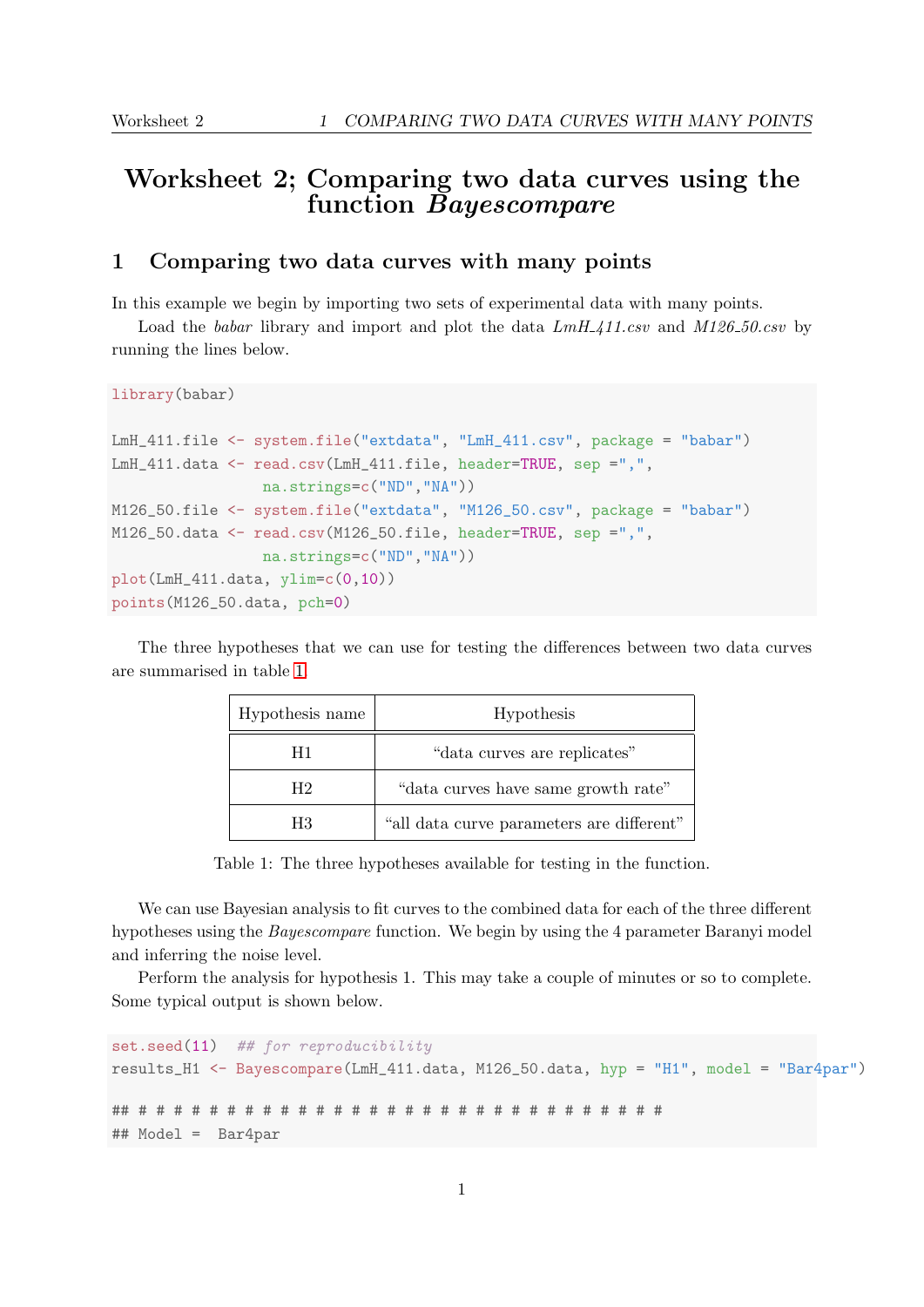```
## mu_max1 prior type = Uniform , mu_max2 prior type = Uniform
## Hypothesis = H1 ( data curves are replicates )
## # # # # # # # # # # # # # # # # # # # # # # # # # # # # # #
##
\## log evidence = -41.1382## Means and standard deviations:
## Log cell counts at time 0, y_01 = y_02 1.595486 +/- 0.328752
## Log final cell counts, y_max1 = y_max2 = 4.081193 +/- 0.207032
## Growth rates, mu_max1 = mu_max2 = 0.04265824 +/- 0.01524108
## h_01 = h_02 = 2.665055 +/- 1.839037
## Noise level, sigma1 = 0.2962434 +/- 0.2556993## Noise level, sigma2 = 3.704077 +/- 0.4342604
```
Plot the fitted curves alongside the data.

```
t1 <- results_H1$fit.t1; y1 <- results_H1$fit.y1mean;
t2 <- results_H1$fit.t2; y2 <- results_H1$fit.y2mean
lines(t1,y1,col="red",lwd=2)
lines(t2,y2,col="blue",lwd=2)
```
Do the same for hypotheses 2 and 3 by running the relevant lines of the code.

```
set.seed(11) ## for reproducibility
results_H2 <- Bayescompare(LmH_411.data, M126_50.data, hyp = "H2", model = "Bar4par")
set.seed(11) ## for reproducibility
results_H3 <- Bayescompare(LmH_411.data, M126_50.data, hyp = "H3", model = "Bar4par")
```
Now that we have the results, we can compare the three hypotheses, but first let's just check what the curves look like from hypothesis  $2 - 4$  data curves have same growth rate".

```
t1 <- results_H2$fit.t1; y1 <- results_H2$fit.y1mean
t2 <- results_H2$fit.t2; y2 <- results_H2$fit.y2mean
plot(LmH_411.data, ylim=c(0,10))
points(M126_50.data, pch=0)
lines(t1,y1,col="red",lwd=2)
lines(t2,y2,col="blue",lwd=2)
```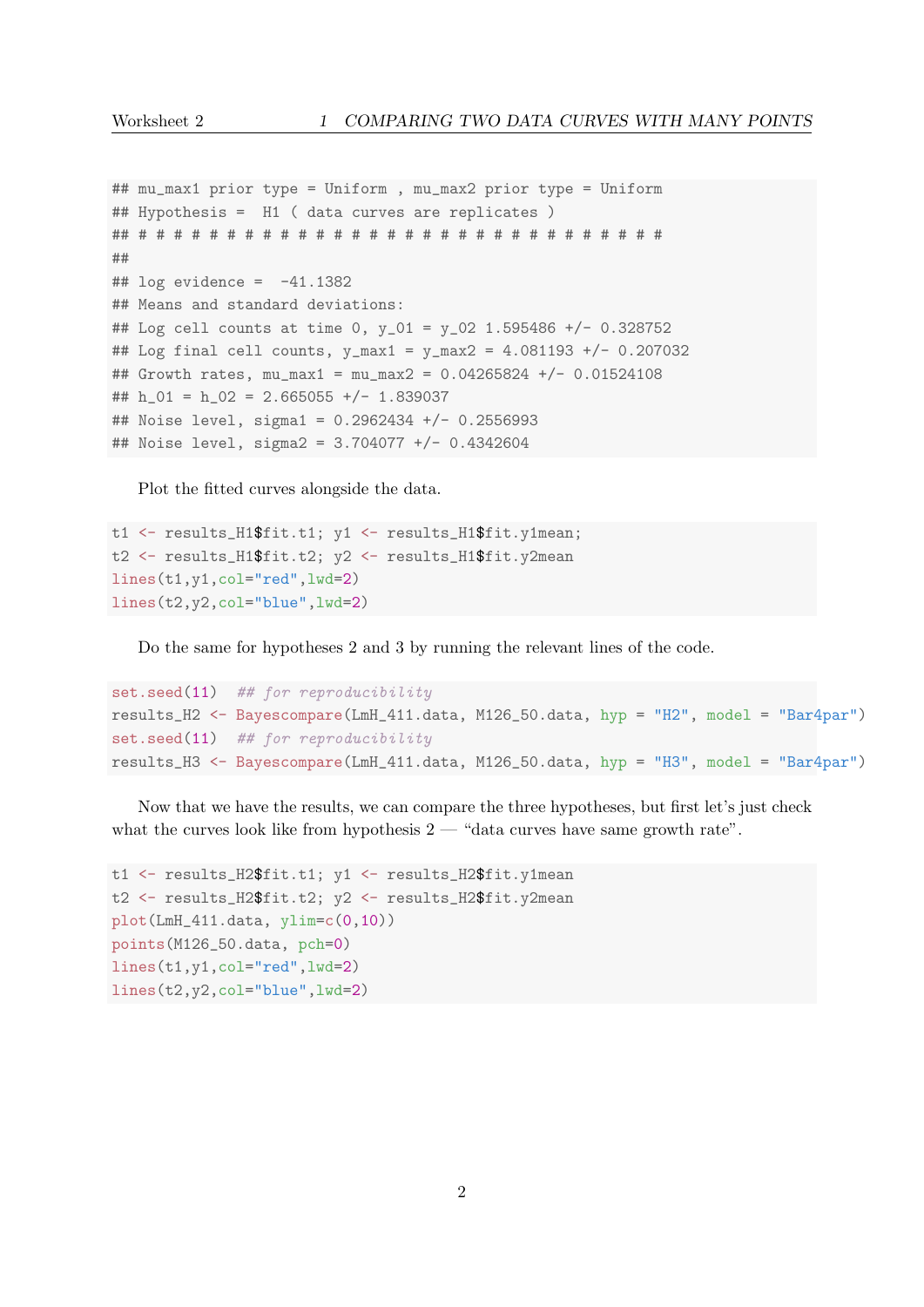

Extract the log evidences for the three hypotheses by running the relevant lines, for example as shown below.

|  | logevidence_H1 <- results_H1\$logevidence |
|--|-------------------------------------------|
|  | logevidence_H2 <- results_H2\$logevidence |
|  | logevidence_H3 <- results_H3\$logevidence |

Calculate and print the results for the Bayes' factor for hypothesis 1 versus hypothesis 2. The results can again be interpreted using table 2 on worksheet 1.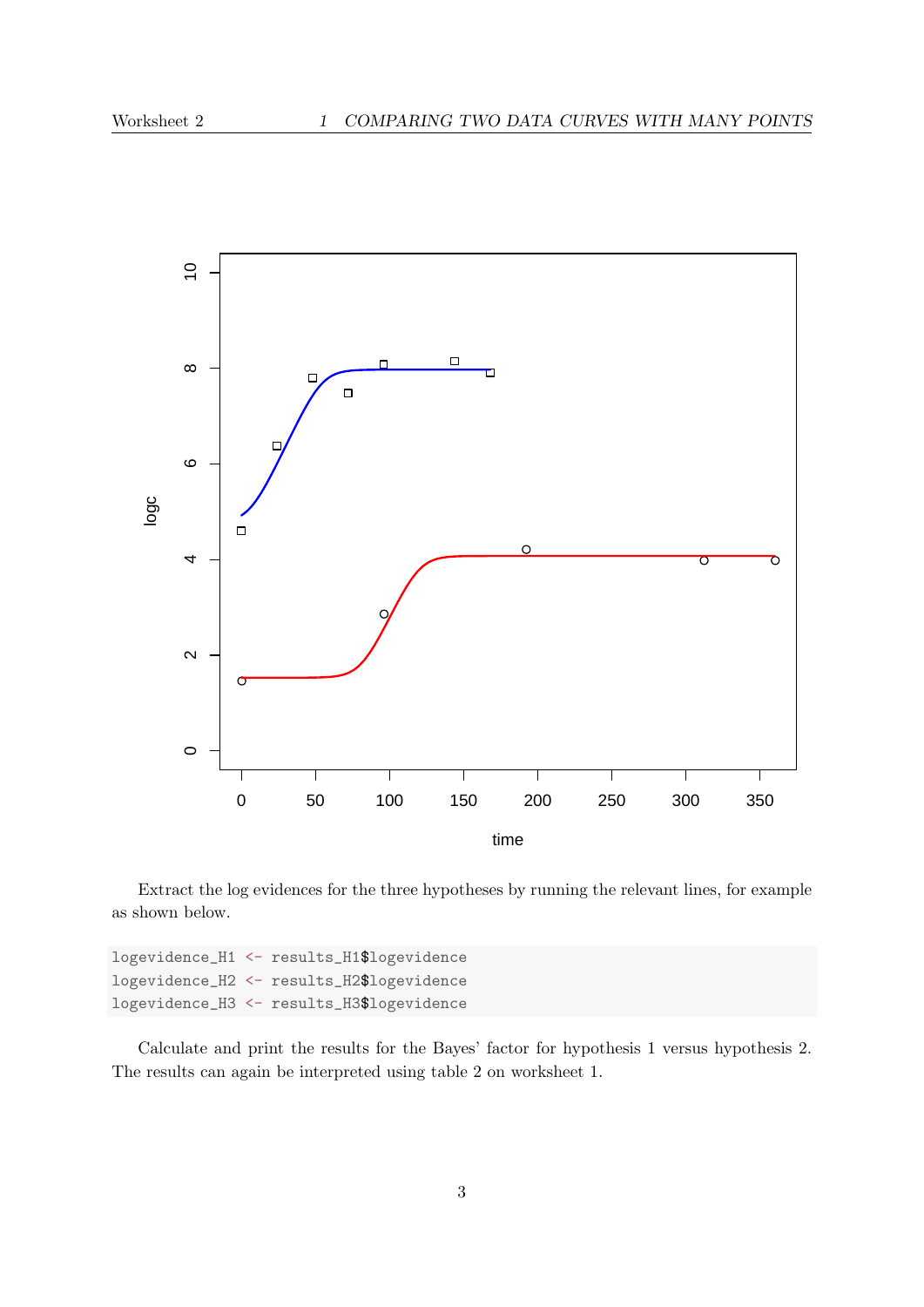```
Bayes <- exp(logevidence_H1)/exp(logevidence_H2)
## Bayes' factor for first vs. second hypothesis = 2.690874e-06
\## Log Bayes' factor = -12.82564
```
Try changing the hypotheses that we are comparing (by changing the hypothesis names) to see how the Bayes' factor changes. Which is the preferred hypothesis? To what degree is it preferred over the second most likely hypothesis?

## 2 Making use of prior knowledge when comparing curves

Next we will demonstrate how to make use of prior knowledge to detect small differences in growth rate. First import and plot the two *Escherichia coli* data curves,  $EcBook16.22.c.csv$ and  $EcGB_20_b.csv$ , using the below commands.

```
EcBook16_22_c.file <- system.file("extdata", "EcBook16_22_c.csv", package = "babar")
EcBook16_22_c.data <- read.csv(EcBook16_22_c.file, header=TRUE, sep =",",
                         na.strings=c("ND","NA"))
EcGB_20_b.file <- system.file("extdata", "EcGB_20_b.csv", package = "babar")
EcGB_20_b.data <- read.csv(EcGB_20_b.file, header=TRUE, sep =",",
                         na.strings=c("ND","NA"))
plot(EcBook16_22_b.data,xlim=c(0,60),ylim=c(2,10))
points(EcGB_20_b.data,pch=0)
```
Note how the two curves look to have quite similar growth rates. We will use prior knowledge from one replicate curve at the same temperature and pH when fitting the growth rate for each of the two curves. We can do this using the following commands.

```
results_pri_H2 <- Bayescompare(EcBook16_22_c.data, EcGB_20_b.data, hyp = "H2",
                               model = "Bar4par",
                               mumax.prior1="Gaussian",mumax.prior2="Gaussian",
                               mu.mean1=0.180,mu.mean2=0.203,
                               mu.sd1=0.0235,mu.sd2=0.0172)
results_pri_H3 <- Bayescompare(EcBook16_22_c.data, EcGB_20_b.data, hyp = "H3",
                               model = "Bar4par",
                               mumax.prior1="Gaussian",mumax.prior2="Gaussian",
                               mu.mean1=0.180,mu.mean2=0.203,
                               mu.sd1=0.0235,mu.sd2=0.0172)
```
Next, extract the log evidences for each hypothesis and calculate the Bayes' factor as we did before. It is best to run the analysis a number of times and calculate the average Bayes' factor. This is because of the variability in the stochastic algorithm due to differences in the